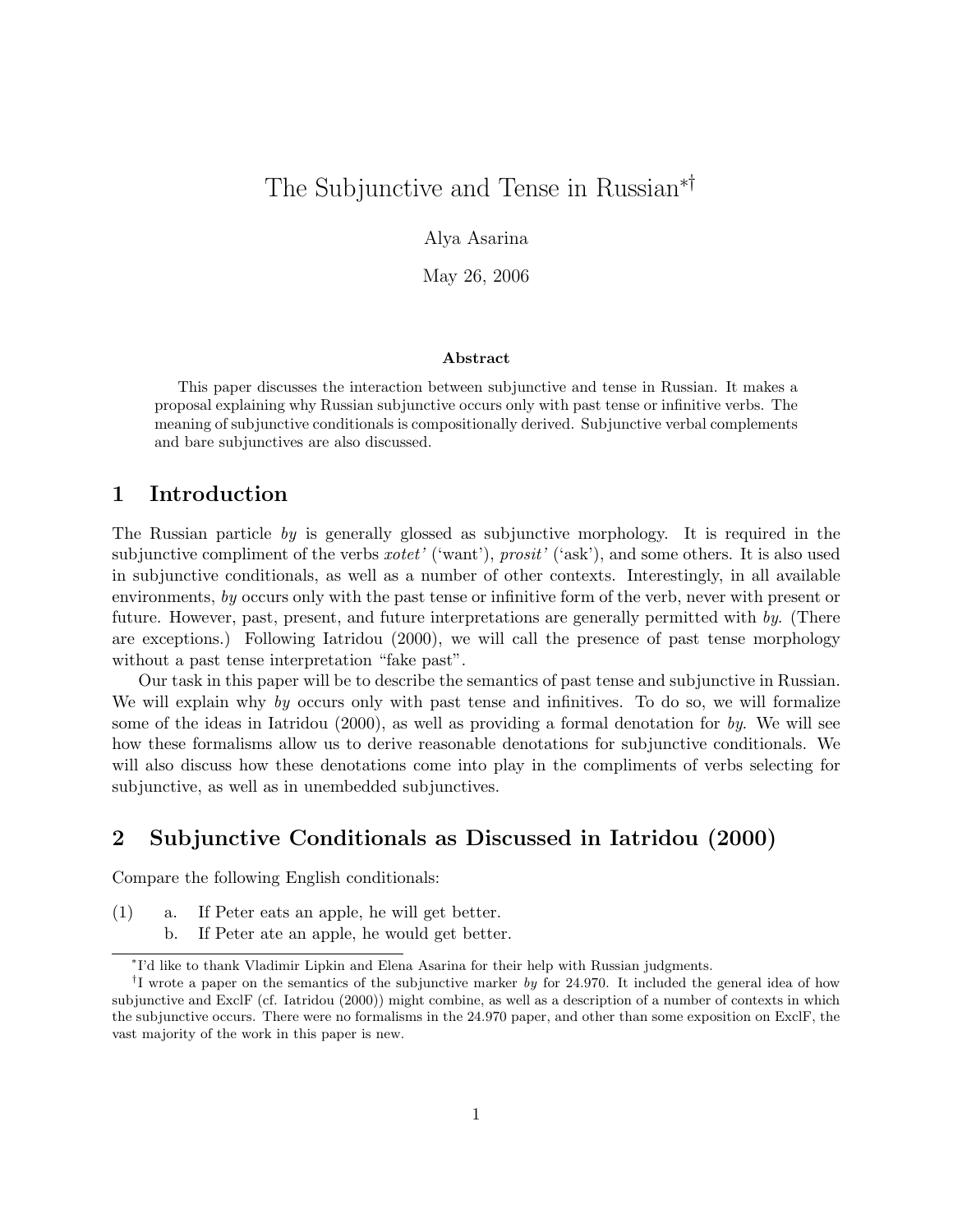Let Peter eats an apple be P, and Peter feels better be Q. Both  $(1a)$  and  $(1b)$  state something like: "In all topic worlds,  $P$  implies  $Q$ ." Unlike the non-subjunctive conditional in (1a), however, the subjunctive conditional in  $(1b)$  additionally carries the implicature that P is false in the actual world. Subjunctive conditionals are hence also known as *counterfactual conditionals*. Note that  $\neg P$  is an implicature, not an entailment, as it can be canceled, as shown in example (3) in Iatridou  $(2000)$ :

(2) If the patient had the measles, he would have exactly the symptoms he has now. We conclude, therefore, that the patient has the measles.

Iatridou (2000) provides an account of the implied counterfactuality by proposing that the past tense morpheme actually represents an exclusion feature (ExclF) which can range over times or worlds.

Suppose  $T(x)$  is Topic $(x)$ , i.e. the x being discussed, and  $C(x)$  is the x that for all we know is the x of the speaker. Then Iatridou (2000) proposes the following skeletal meaning for ExclF.

(3) ExclF:  $T(x)$  excludes  $C(x)$ .

When x ranges over times,  $T(t)$  is set of times being discussed ("topic time"),  $C(t)$  is the set of times that for all we know are the times of the speaker ("utterance time"), and (3) yields:

(4) The topic time excludes the utterance time.

Assuming that there is no such thing as a future tense and that a future interpretation is derived though other means (e.g. modality), (4) allows us to derive a regular past tense reading.

Now, if x ranges over worlds instead of times,  $T(w)$  is the set of worlds being discussed ("topic worlds"), C(w) is the set of worlds that for all we know are the worlds of the speaker ("actual world"), and (3) yields:

(5) The topic worlds exclude the actual world.

Iatridou (2000) proposes that in subjunctive conditionals, ExclF ranges over worlds, resulting in a fake past reading. The paper hypothesizes that that if a proposition were known to be true in the actual world, the actual world would be included in the set of topic worlds when discussing the proposition. Since in subjunctive conditionals the actual world is not in the set of topic worlds, the antecedent is not known to be true in the actual world, and may be known to be false. We thus obtain the implicature that the antecedent in subjunctive conditionals is false, which fits with our intuitions.

### 3 Formalizing the Proposal in Iatridou (2000)

In this section, we provide formal denotations for ExclF and by (the subjunctive). We choose to work in a system where tense and world arguments are syntactically represented. The denotation of ExclF will therefore be somewhat more general than the skeletal proposal above.

Note that we will assume that we always work with sets of worlds and times. A set may contain only a single element. This allows us not to worry about whether we should be talking about the  $\subseteq$  or about the  $\in$  relationship.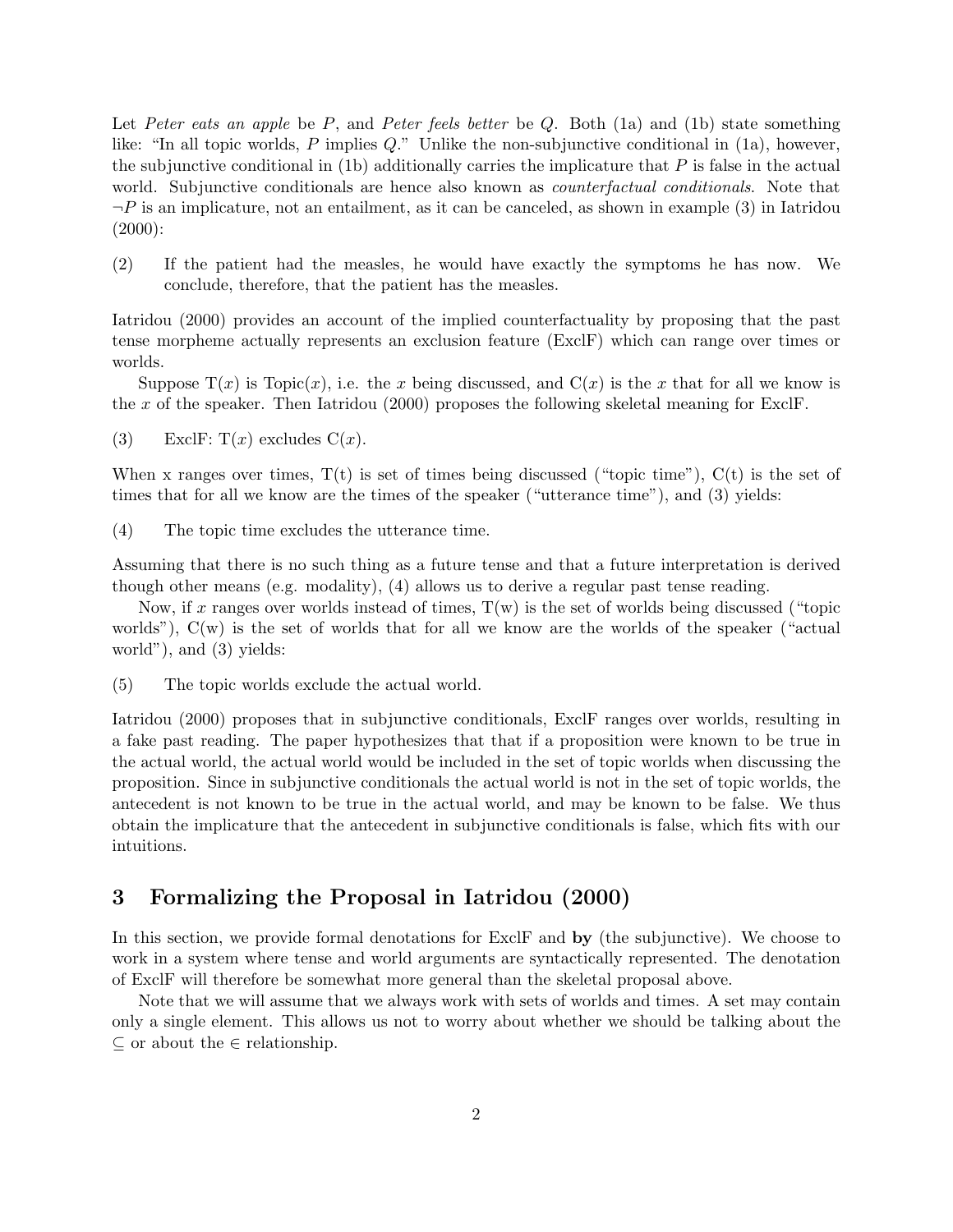(6)  $[[\mathbf{ExlcF}]] = \lambda x_{\alpha}$ .  $\lambda y_{\alpha}$ .  $x \not\subseteq y^1$ 

The type  $\alpha$  can be either times (i) or worlds (s). If x is the utterance time and y is the set of topic times, we obtain the meaning in (4). If x is the actual world and y is the set of topic worlds, we obtain the meaning in (5).

First, let us verify that the denotation in (6) can be used to derive an appropriate meaning for a simple past tense sentence.

(7) Peter ate an apple.

Suppose  $t_t$  be the topic time,  $t_u$  the utterance time, and  $w_a$  the actual world. Consider the following structure for (7).



Suppose Peter eat an apple has the following denotation.

(9) [Peter eat an apple]] =  $\lambda w \cdot \lambda t$ . Peter eats an apple at t in w

ExclF combines with a time argument by functional application (FA), and then with a predicate by predicate modification (PM). The resulting denotation is then as desired:

(10) [[Peter ate an apple]] = Peter eats an apple at time  $t_t$  in  $w_a$  and  $t_u \not\subseteq t_t$ 

Consider the types of the expressions involved. ExclF has either type  $\langle i, i \rangle$  or  $\langle s, st \rangle$ . In the former case, it acts as a regular past tense. In the latter case, it excludes a given world.

ExclF thus cannot combine with a predicate that takes both a world and a time directly. For ExclF to be able to act as a regular past tense, predicates taking a time and a world argument must take a world argument first, resulting in an expression of type  $\langle i, t \rangle$ . ExclF can then combine with this expression by predicate modification  $(PM)$  after taking a time argument.

If a predicate took a time before taking a world, the derivation would crash, as ExclF could combine neither with an expression of type  $\langle i, st \rangle$ , nor one of type  $\langle s, t \rangle$ . Thus by specifying the type of ExclF, we specified the order that predicates must take their world and time arguments in.

Note also that when simply combining with a predicate like **Peter eat an apple**, there is no optionality as to whether ExclF takes worlds or times. Since we have shown that the predicate

<sup>&</sup>lt;sup>1</sup>Another way to define ExclF, consistent with theories of past tense would be:  $[[\mathbf{ExclF}]] = \lambda x_{\alpha} \cdot \lambda P_{\leq \alpha, t>}$ .  $\exists x'$ such that  $x' \neq x$  and  $P(x) = 1$ . However, the existential in this denotation of ExclF does not allow us to obtain the universal scoping over worlds which is required for a reasonable denotation of subjunctive conditionals. We therefore do not have the option of using this denotation for ExclF.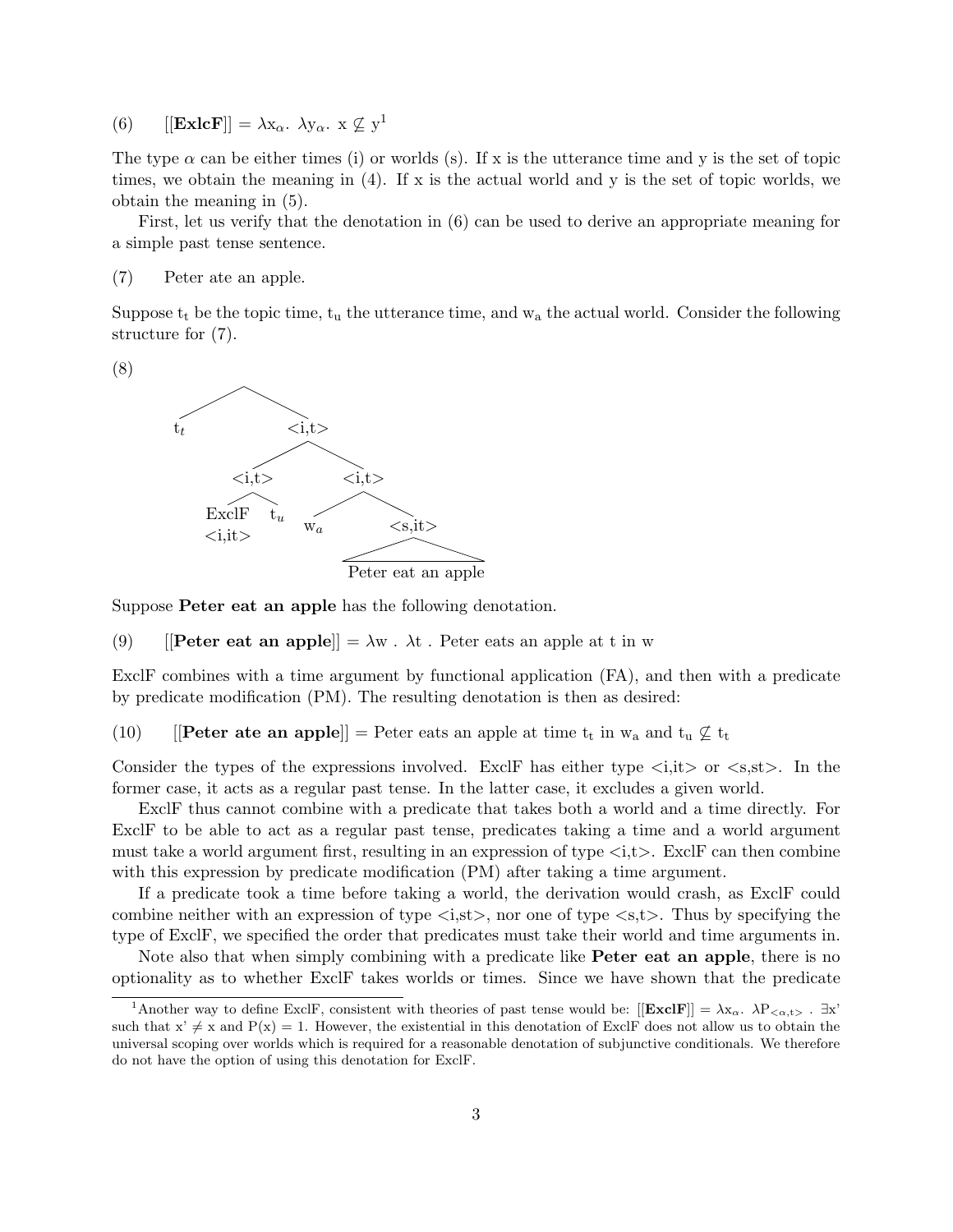must have type  $\langle i, st \rangle$ , ExclF needs to have the type  $\langle i, it \rangle$  to combine with it and thus is required to act as a regular past tense. This correctly predicts that something is required in addition – in particular,  $by - for ExclF$  to be able to apply to worlds.

We now move on to discussing Russian examples, though we hope the analysis can be extended to other languages. Suppose the subjunctive morpheme by has the following denotation:

(11) 
$$
[[by]] = \lambda P_{\leq s, it>} \cdot \lambda w \cdot \exists t [P(w)(t) = 1]
$$

By thus saturates the time argument of a predicate that first takes a world argument, and then a time argument.

Consider what happens when we put together ExclF and by. By takes a predicate of type  $\langle s, it \rangle$  and returns a predicate of type  $\langle s, t \rangle$ . For ExclF to be able to merge with an expression containing by, it thus needs to be of type  $\langle s, st \rangle$ . The nodes will then be able to combine by PM. Thus when ExclF occurs with by, we correctly predict that ExclF is required to apply to worlds. Again, there is no optionality as to which form ExclF takes.

#### 4 Compositional Semantics for Subjunctive Conditionals

Having proposed denotations for ExclF and the subjunctive (by), we now need a semantics for subjunctive conditionals in order to put things together. As discussed in Kratzer (1986), we assume that there is a covert modal allowing us to form conditionals. A subjunctive conditional could have the following structure.

(12) If ExclF SUBJ P, then ExclF SUBJ Q.

(13)



We could then use the following denotation for the modal:

(14)  $[[\text{modal}]] = \lambda P_{\leq s,t>}$ .  $\lambda Q_{\leq s,t>}$ .  $\forall w [P(w) \longrightarrow Q(w)]^2$ 

We would then obtain the following denotation for the conditional in  $(12)$ :

<sup>&</sup>lt;sup>2</sup>Unfortunately, this denotation for the modal cannot be used to derive the meanings of non-subjunctive conditionals in any obvious way, and neither can the denotation proposed in (17). We thus need a different modal for non-subjunctive conditionals, though perhaps one of the modals could be expressed in terms of the other. We will not discuss this issue further in this paper.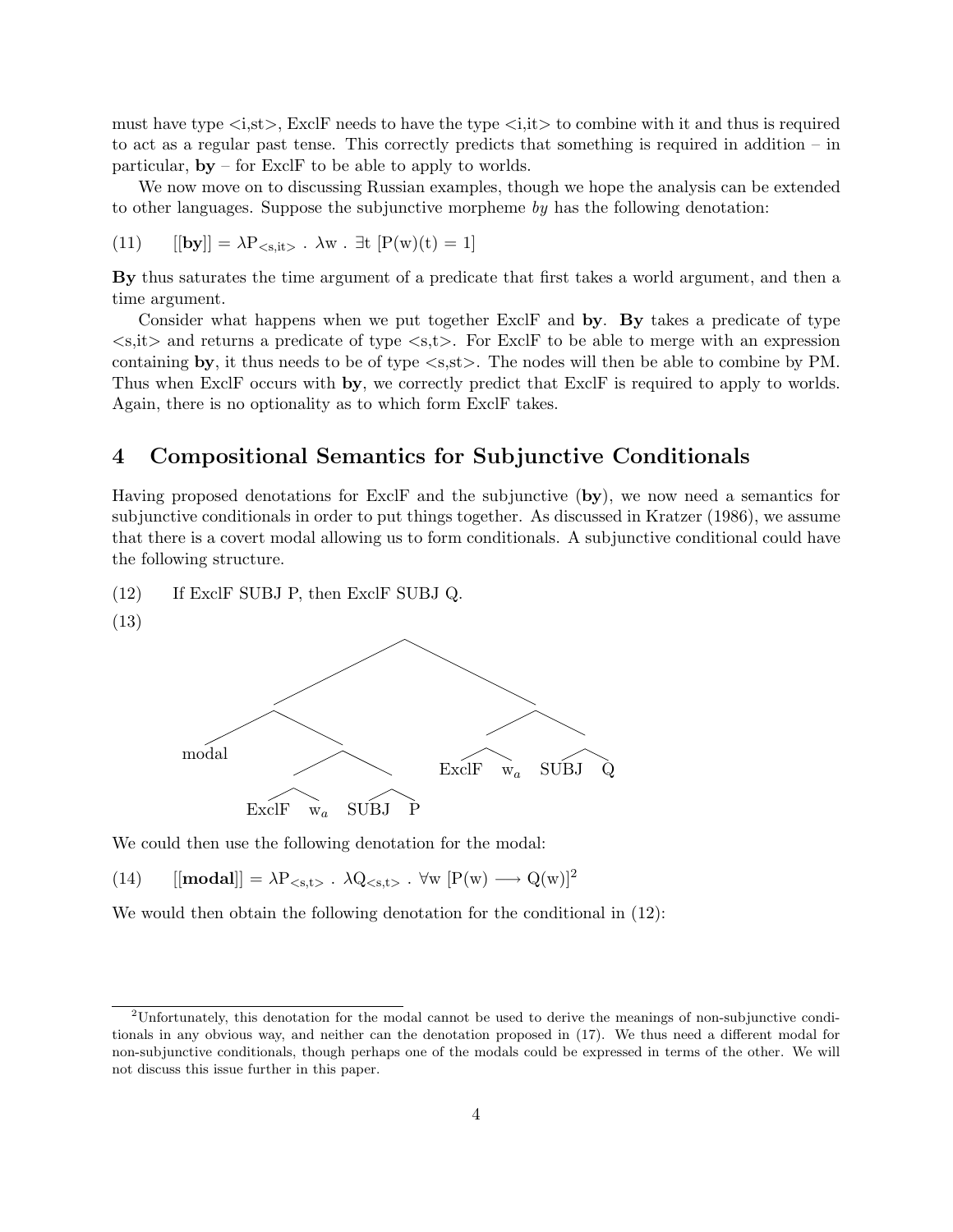(15) [[modal ExclF w<sub>a</sub> SUBJ P ExclF w<sub>a</sub> SUBJ Q]] =  $\forall w$  [[ $\exists t$  such that P(w)(t) = 1 and  $w_a \nsubseteq w$   $\longrightarrow$  [∃t' such that  $Q(w)(t') = 1$  and  $w_a \nsubseteq w$ ]] =  $\forall w$  such that  $w_a \nsubseteq w$  [[∃t such that P(w)(t) = 1] → [∃t' such that Q(w)(t') = 1]]

The two denotations above can be equated because false  $\longrightarrow$  false, and so the condition is always satisfied when w<sub>a</sub>  $\subseteq$  w. We can therefore only check whether the condition is satisfied when w<sub>a</sub>  $\nsubseteq$ w.

There is another possible structure for the conditional in (12).

(16)



Here, the ExclF from the antecedent clause raises above the modal. We would then need a different denotation for the modal:

(17) 
$$
[[\mathbf{modal}]] = \lambda P_{\langle s,t \rangle} \cdot \lambda Q_{\langle s,t \rangle} \cdot \lambda R_{\langle s,t \rangle} \cdot \forall w
$$
 such that  $R(w) = 1 [P(w) \longrightarrow Q(w)]$ 

The subjunctive conditional then has the denotation:

(18) [[ExclF w<sub>a</sub> modal SUBJ P ExclF w<sub>a</sub> SUBJ Q]] =  $\forall$ w such that w<sub>a</sub>  $\not\subseteq$  w [[∃t such that  $P(w)(t) = 1 \rightarrow \exists t'$  such that  $Q(w)(t') = 1$  and  $w_a \not\subseteq w$  $\forall w$  such that  $w_a \nsubseteq w$  [[ $\exists t$  such that P(w)(t) = 1] → [ $\exists t$ ' such that Q(w)(t') = 1]]

We could also change the tree structure and denotation of the modal so that the modal merges with R first and obtain the same result. If the past tense morphology in the consequent clause were vacuous or also raised, like ExclF in the antecedent, the truth conditions also would not change.

The truth conditions obtained with the two tree structures and denotations for the modal considered are the same, and appear to be approximately correct. In both cases, the past tense has a fake past meaning. In both versions, the worlds that are the same as the actual world can be excluded from consideration, creating the implicature of counterfactuality. The fact that the second denotation proposed excludes the actual world directly, rather than just being equivalent in terms of truth conditions to a statement that excludes the actual world from consideration, perhaps means that it's the second proposal that's on the right track.

Also, we want to restrict the set of worlds considered to those somehow "similar" to the actual world. (We will not attempt to define similarity here.) The relationship between the antecedent and the consequent does not need to hold in outlandish worlds for the conditional to be true. Thus, the modal has to take a function  $R_{\leq s,t>}$  that restricts the set of worlds being considered, as in the second denotation proposed. Note, however, that this does not require that ExclF raise to merge with the modal as part of R.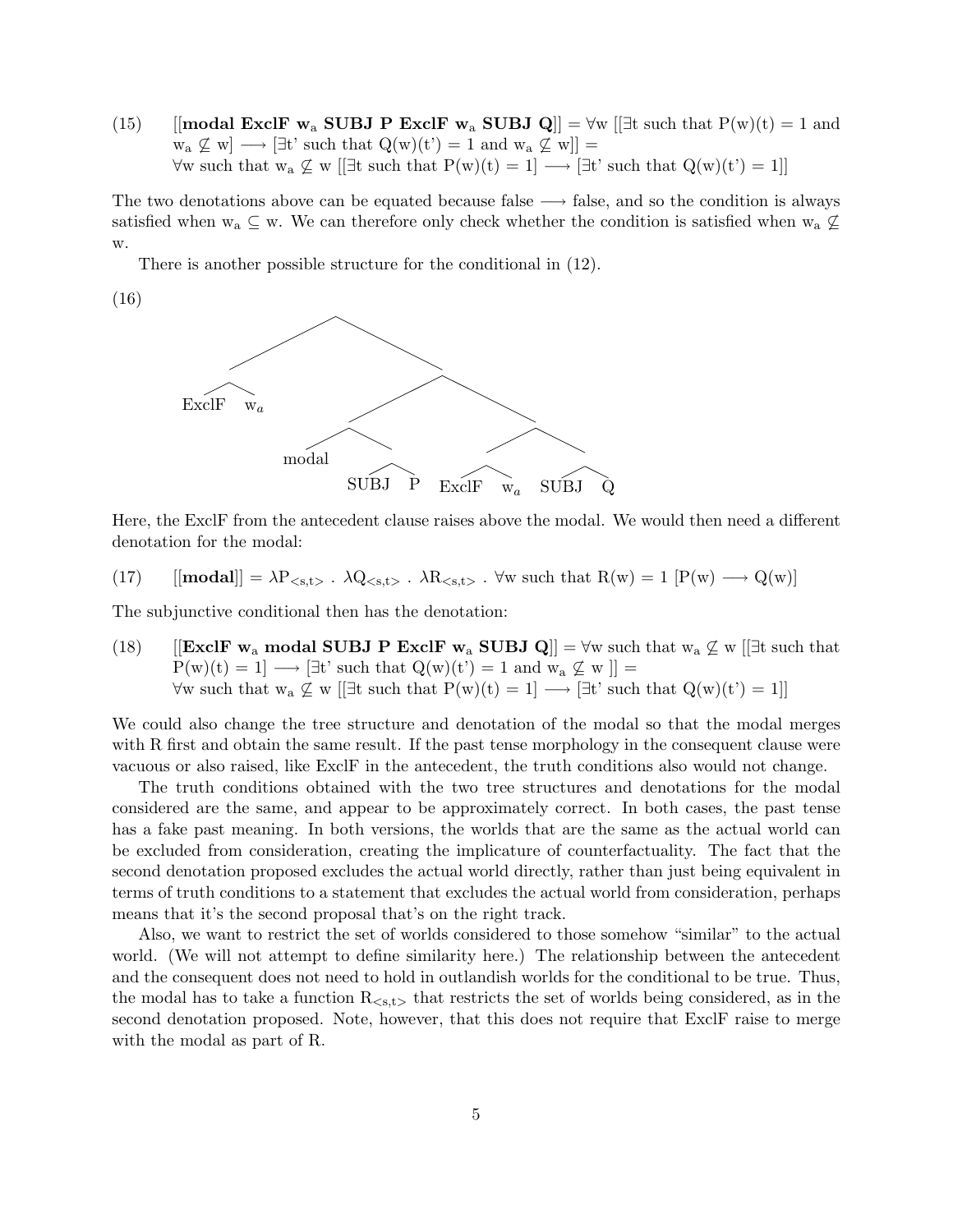# 5 Tense in Subjunctive Conditionals

As discussed above, past tense is required in subjunctive conditionals and is fake. Fake past tense is required both in the antecedent and the consequent.

| (19) |    | a. *Esli by Petja est (sejchas) jabloko,                                           |  |  |  |  |  |
|------|----|------------------------------------------------------------------------------------|--|--|--|--|--|
|      |    | if SUBJ Peter eats-IMP (today) apple                                               |  |  |  |  |  |
|      |    | b. *Esli by Petja s"est/budet est' (zavtra) jabloko,                               |  |  |  |  |  |
|      |    | if SUBJ Peter will eat-PERF/will eat-IMP (tomorrow) apple                          |  |  |  |  |  |
|      | c. | Esli by Petja s"el/el vchera/sejchas/zavtra jabloko,                               |  |  |  |  |  |
|      |    | SUBJ Peter ate-PERF/ate-IMP yesterday/today/tomorrow apple<br>if                   |  |  |  |  |  |
|      |    | 'If Peter ate/were eating an apple now/tomorrow, '                                 |  |  |  |  |  |
|      |    | 'If Peter had eaten/had been eating an apple yesterday, '                          |  |  |  |  |  |
| (20) |    | a. *Esli by Petja s"el jabloko, on by (segodnja) vyzdoravlivaet.                   |  |  |  |  |  |
|      |    | if SUBJ Peter ate-PERF apple, he SUBJ (today) gets better-IMP                      |  |  |  |  |  |
|      |    | b. *Esli by Petja s"el jabloko, on by (zavtra) vyzdorovit/budet                    |  |  |  |  |  |
|      |    | SUBJ Peter ate-PERF apple, he SUBJ (tomorrow) will get better-PERF/will<br>if      |  |  |  |  |  |
|      |    | vyzdoravlivat'.                                                                    |  |  |  |  |  |
|      |    | get better-IMP                                                                     |  |  |  |  |  |
|      |    | c. Esli by Petja s"el jabloko, on by vchera/segodnja/zavtra                        |  |  |  |  |  |
|      |    | if SUBJ Peter ate-PERF apple, he SUBJ yesterday/today/tomorrow                     |  |  |  |  |  |
|      |    | vyzdorovil/vyzdoravlival.                                                          |  |  |  |  |  |
|      |    | got better-PERF/got better-IMP                                                     |  |  |  |  |  |
|      |    | 'If Peter ate an apple, he would get/be getting better today/tomorrow.'            |  |  |  |  |  |
|      |    | 'If Peter had eaten an apple, he would have gotten/been getting better yesterday.' |  |  |  |  |  |

As shown in examples (19a,b) and (20a,b), both the antecedent and the consequent of subjunctive conditionals require past morphology. (19c) and (20c) illustrate the fact that the interpretation of the antecedent and consequent in subjunctive conditionals can be past, present, or future.

The proposed denotations in the previous section also result in the time at which the antecedent is true being determined independently from the time at which the consequent is true. The data supports this claim.

- $(21)$  a. if Esli by SUBJ Peter ate-PERF yesterday apple, Petja s"el vchera jabloko, on by he SUBJ today segodnja vyzdorovil. got better-PERF 'If Peter had eaten an apple yesterday, he would have gotten better today.'
	- b. Esli by if SUBJ Peter ate-PERF today Petja s"el segodnja jabloko, on by apple, he SUBJ tomorrow got better-PERF zavtra vyzdorovil. 'If Peter ate an apple today, he would get better tomorrow.'
	- c. Esli by if SUBJ Mary was now Mashe bylo sejchas desjat' let, ten years, she SUBJ was born in 1996 ona by rodilas' v 1996om godu. year 'If Mary were ten years old right now, she would have been born in 1996.'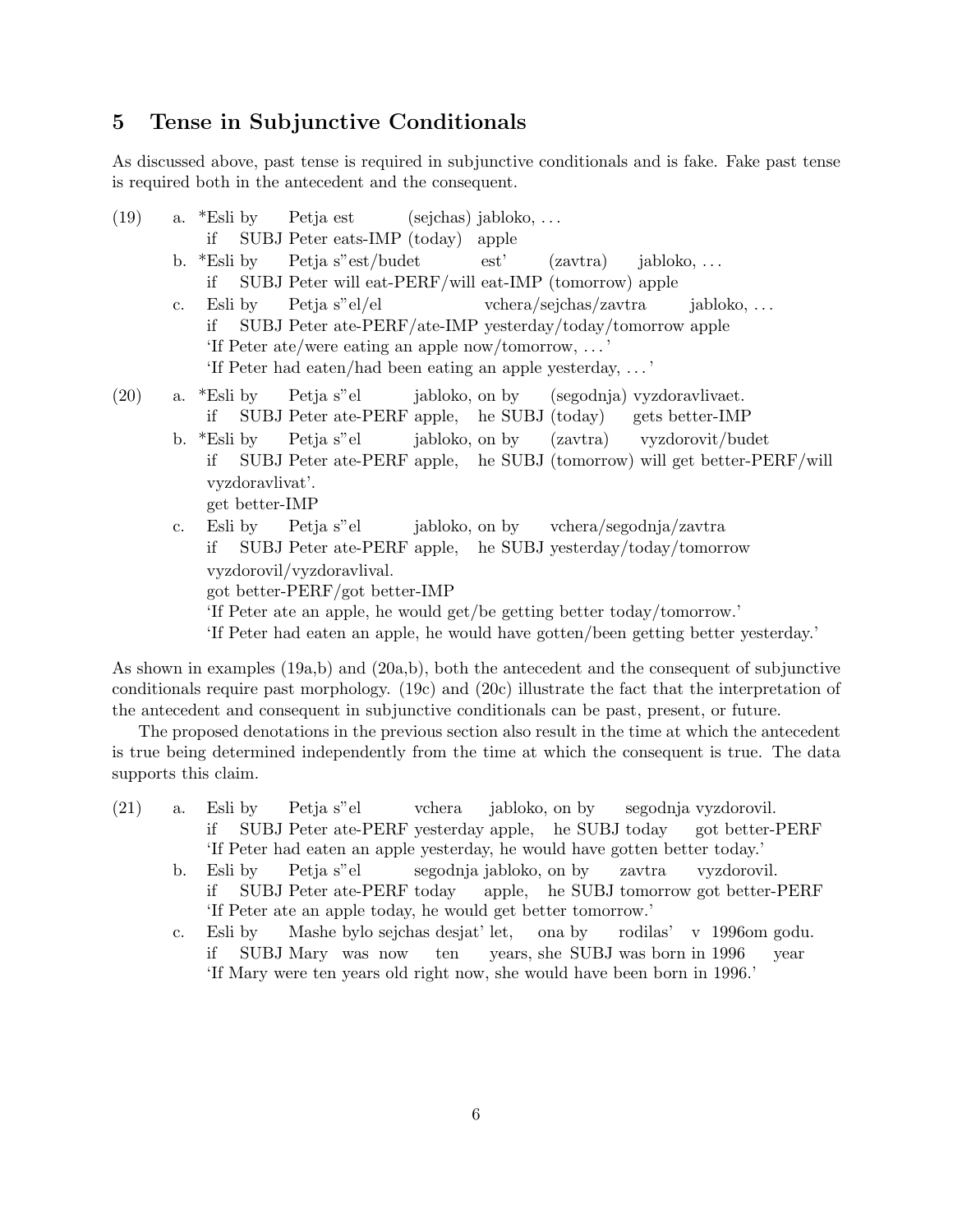### 6 Subjunctive Complements of Verbs

We have seen that the proposed denotations for the subjunctive and past tense can be used to obtain the desired meaning for subjunctive conditionals. Of course, we also want our denotations to provide the appropriate meaning in the complement of a verb selecting for subjunctive.

One such verb is xotet' ('want'), which takes a subjunctive complement when the subject of the sentence is different from the subject of the embedded proposition. In that case, fake past tense is required in the embedded proposition.

- (22) a. Masha hochet chtoby Mary wants that SUBJ Peter ate-PERF apple Petja s"el jabloko. 'Mary wants for Peter to eat an apple.'
	- b. \*Masha hochet chtoby Mary wants that SUBJ Peter eats-IMP/will eat-IMP/will eat-PERF apple Petja est/budet est'/s"est jabloko.

Suppose want has the following denotation:

(23)  $[$ [want]] =  $\lambda R_{\leq s,t>}$ .  $\lambda P_{\leq s,t>}$ .  $\lambda x_e$ .  $\lambda w$ .  $\lambda t$ . for all worlds w' consistent with what x wants at t in w such that  $R(w') = 1$   $[P(w') = 1]$ 

We propose the following structure for  $(22a)$ .



For the reader's convenience, we will use English translations of the words in the Russian sentence in (22a) when writing the denotations below.

Using the denotation for **Peter eat an apple** given in  $(9)$  above, we obtain:

- (25) a. [[SUBJ Peter eat apple]] =  $\lambda$ w.  $\exists$ t such that Peter eats an apple at t in w
	- b.  $[(t_{t} w_{a} \text{ Mary want} \text{ Ext}] \cdot \text{Ext} \cdot \text{Ext} \cdot \text{Ext} \cdot \text{Ext} \cdot \text{Ext} \cdot \text{Ext} \cdot \text{Ext} \cdot \text{Ext} \cdot \text{Ext} \cdot \text{Ext} \cdot \text{Ext} \cdot \text{Ext} \cdot \text{Ext} \cdot \text{Ext} \cdot \text{Ext} \cdot \text{Ext} \cdot \text{Ext} \cdot \text{Ext} \cdot \text{Ext} \cdot \text{Ext} \cdot \text{Ext} \cdot \text{Ext} \cdot \text{Ext} \cdot \text{Ext} \cdot \text{Ext} \cdot \text{Ext} \cdot \text{Ext} \cdot \text{Ext} \$ with what Mary wants at  $t_t$  in  $w_a$  such that  $w_a \nsubseteq w'$  [∃t such that Peter eats an apple at t in w']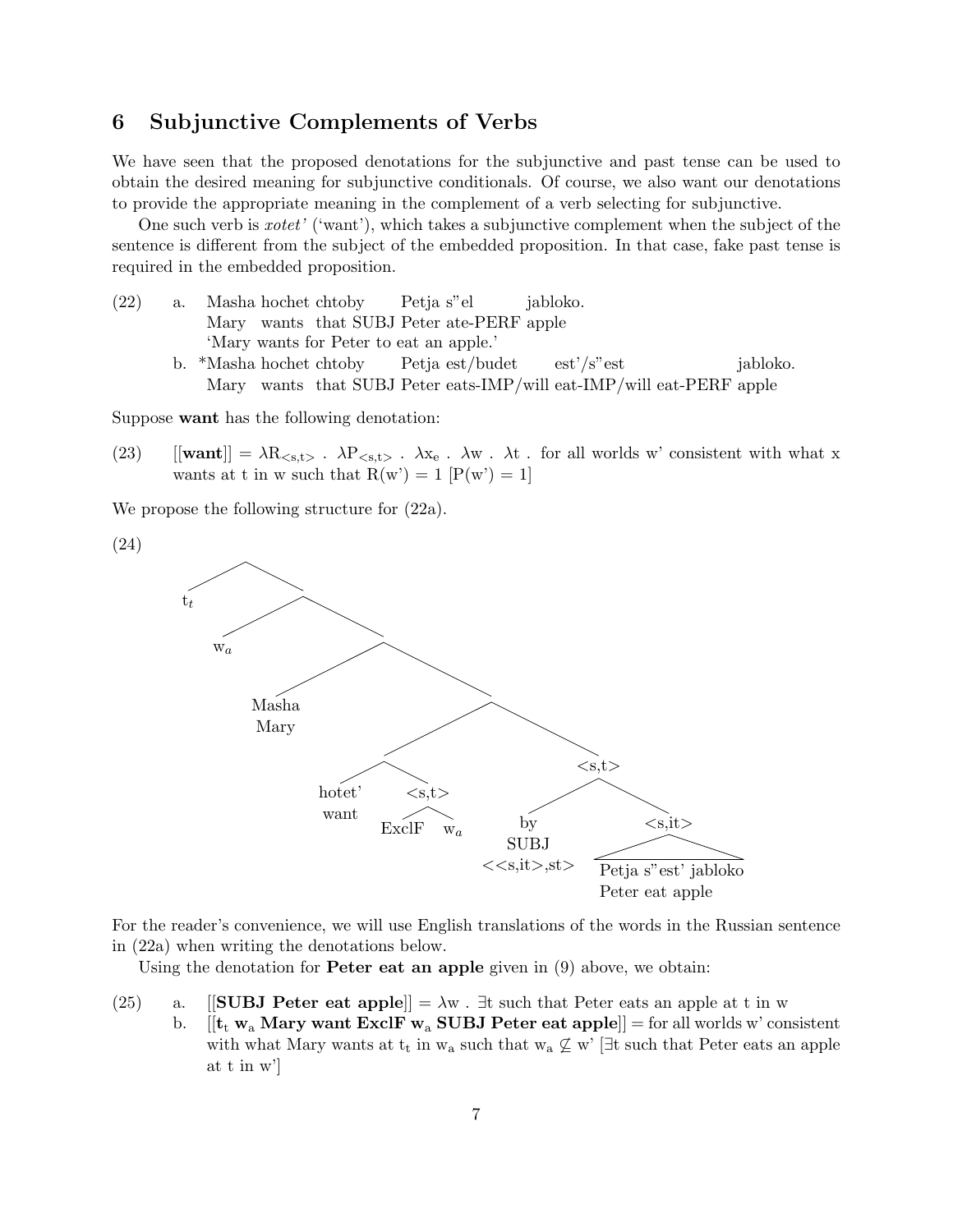The resulting denotation explains the fact that the past in (22a) is a fake past. It also suggests that, in the same way as with the counterfactual conditionals, there is an implicature that the proposition P taken by want is not true in the actual world. This seems to be consistent with my intuitions about (22a).

The denotation for **xotet'** ('want') above may seem somewhat complicated, but it is necessary for **xotet'** to take  $[[\text{ExclF } w_a]]$  as a separate argument in order to avoid having the sentence in (22a) entail that Peter does not eat an apple in w. There is definitely no such entailment, as it is perfectly fine to say the following:

(26) Petja spit. Peter sleeps. and good. I xorosho. Ja xochu, chtoby I want that SUBJ Peter slept-IMP Petja spal. 'Peter is sleeping. That's good. I want for Peter to be sleeping.'

Furthermore, the fact that **xotet**' takes a function R that specifies the properties of the worlds w' for which we need to check whether the predicate P is true for w' is useful in another way. It means that further restrictions on the w' to which we must apply P can be specified and combined by PM with the restriction imposed by ExclF.

For example, consider the world  $w_1$  in which Mary wins the lottery tomorrow, but Peter (alas!) fails to eat an apple. Mary would probably prefer this state of affairs to many situations in which Peter does eat an apple, so  $w_1$  is consistent with what Mary wants. But that surely doesn't mean that Mary doesn't really want Peter to eat an apple. Therefore, it seems that we want to impose some sort of restriction on w' specifying that P only applies to w' when w' is to some extent similar to wa. As with conditionals, we will not attempt to define the relevant notion of similarity here.

#### 6.1 Tense in Subjunctive Complements

As shown above, the subjunctive complement of **xotet'** must contain a past tense morpheme along with by. However, past tense readings of the desired proposition are to be disallowed.

- $(27)$  a. I want that SUBJ Mary tomorrow ate-PERF apple xochu, chtoby Masha zavtra s"ela jabloko. 'I want for Mary to eat an apple tomorrow.'
	- b. Ja xochu, chtoby I want that SUBJ Mary now Masha sejchas ela ate-IMP apple jabloko. 'I want for Mary to be eating an apple right now.'
	- c. \*Ja xochu, chtoby I want that SUBJ Mary yesterday ate-IMP apple Masha vchera s"ela jabloko.

While (27a) is a fine thing to say. (27b) sounds like a slightly odd thing to say, but is OK. However, (27c) makes no sense. This is a fact about Russian, not about all desires about the past. In English, we can say:

(28) I want for Mary to have eaten an apple yesterday.

I do not at present have an account as to why past readings are allowed in subjunctive conditionals but not in subjunctive verbal complements.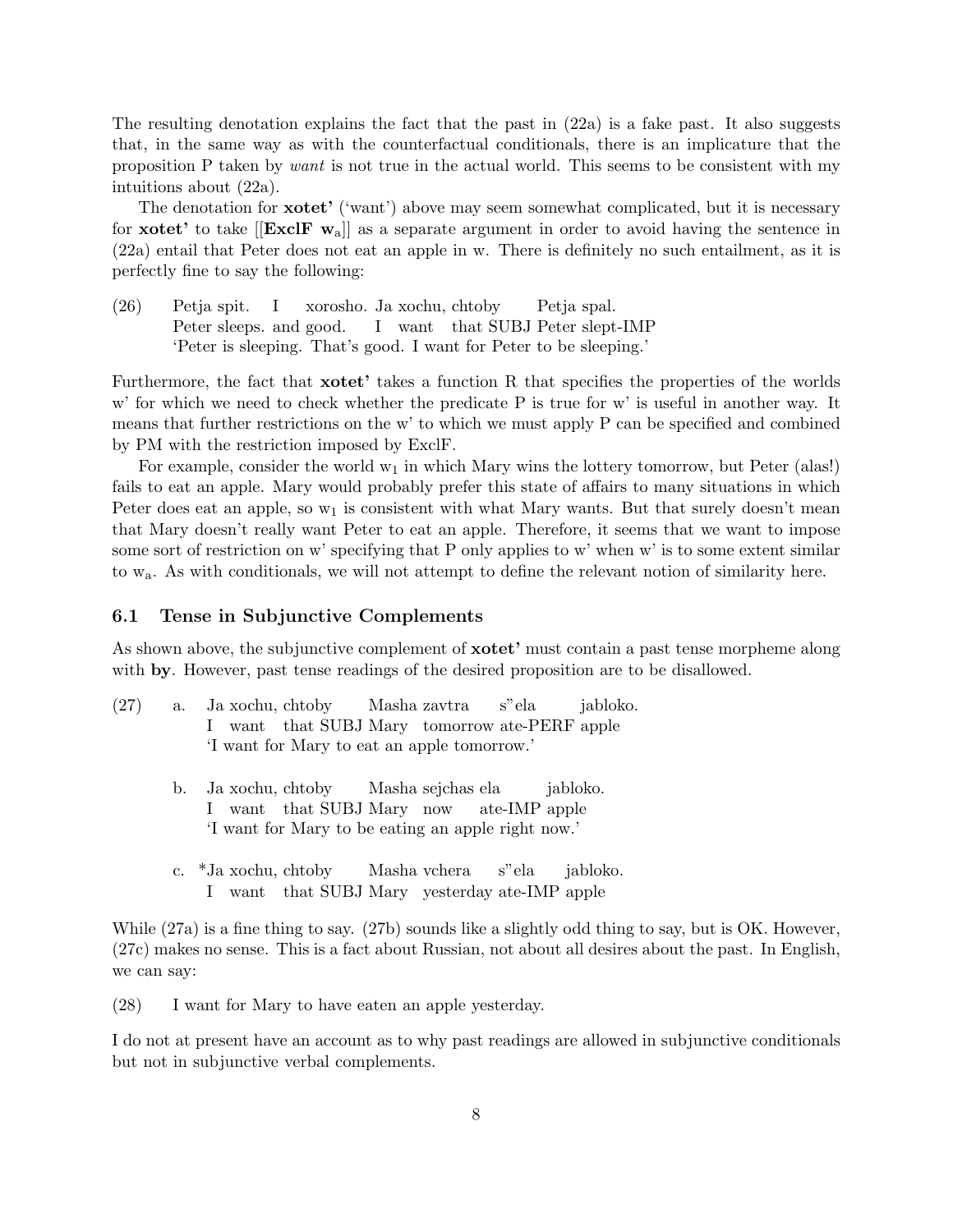Note that we have so far assumed that the present tense is vacuous. We will now reconsider this assumption, but the change will not affect the discussion above in any significant way.

# 7 The Distribution of  $By$  and Present Tense

As we have seen in the examples above, by does not occur with present tense in subjunctive conditionals and in the subjunctive complement of *xotet'*. More generally, by never occurs with present tense. We have also seen that it cannot occur with future, but we assumed above that future is not a separate tense. Thus, if we can derive \*[present by], the ungrammaticality of future with by will follow.

We can obtain the ungrammaticality of present tense with by through a type mismatch if we propose the following denotation for present.

(29) 
$$
[[\mathbf{present}]] = \lambda t_1 \cdot \lambda t_2 \cdot t_1 \subseteq t_2
$$

The present will thus allow us to specify that the utterance time is in the context time. It is a denotation that parallels the denotation for ExclF. Simple present tense sentences will then have the following tree structure.

(30)



The resulting denotation will be:

$$
(31) \qquad P(w_a)(t_t) = 1 \text{ and } t_u \subseteq t_t
$$

If this choice of denotation proves undesirable for independent reasons, we can instead propose a denotation that simply checks the type of the proposition it merges with:

(32) 
$$
[[\mathbf{present}]] = \lambda P_{\langle i,t \rangle} \cdot \lambda t \cdot P(t) = 1
$$

The corresponding tree structure would then be:

(33)

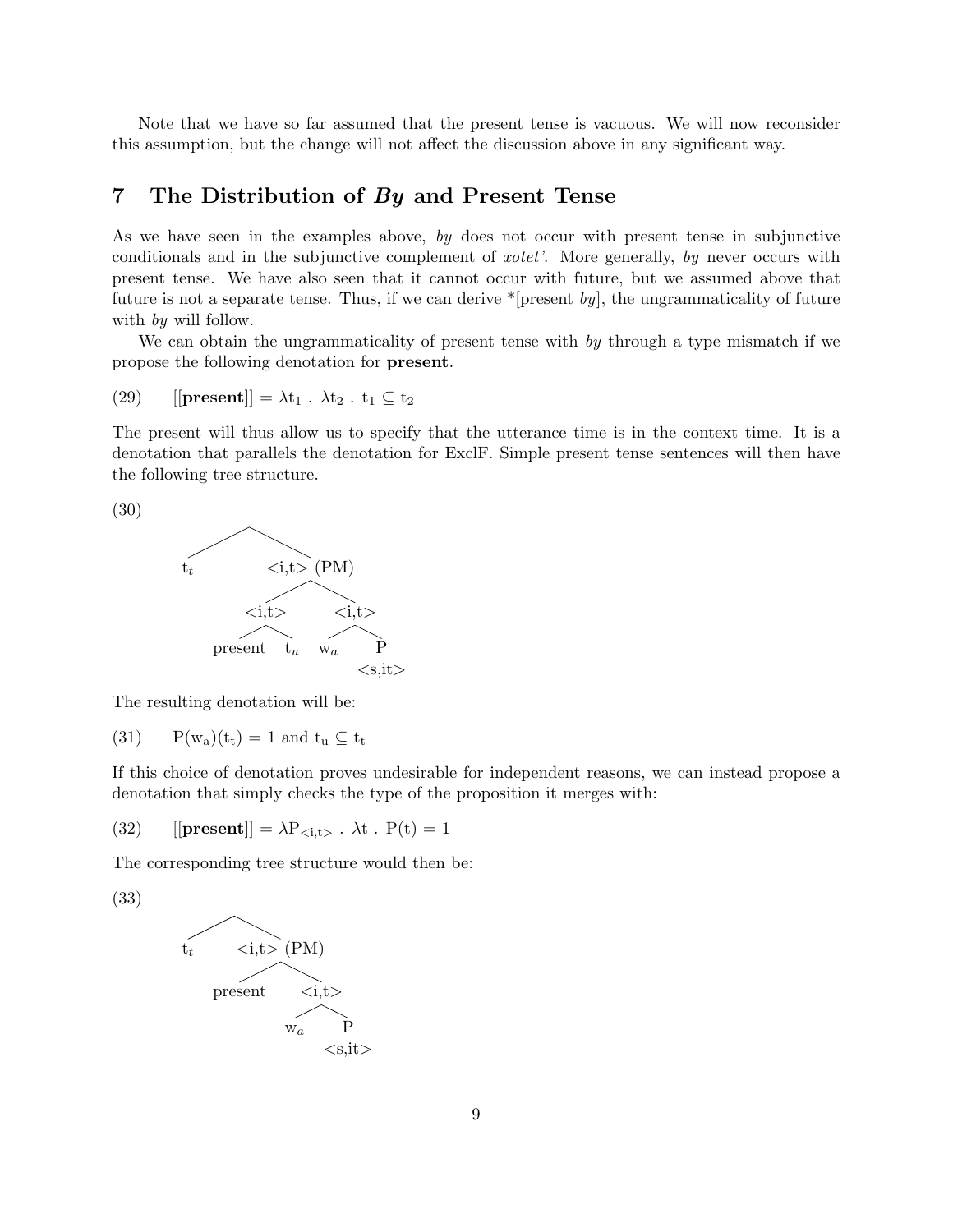The resulting denotation is the same as when present tense is vacuous.

(34)  $P(w_a)(t_t) = 1$ 

Let us now consider the types of by and **present**. Recall that the order in which P takes its arguments was fixed when we defined ExclF.

By has the type  $\langle \langle s, t \rangle, st \rangle$ . It can thus merge with a predicate of type  $\langle s, t \rangle$ , yielding an expression of type  $\langle s,t \rangle$ . Present, on the other hand, has either type  $\langle i,t \rangle$  or  $\langle i,t \rangle$ , depending on which of the denotations above we choose. Thus neither functional application (FA) nor predicate modification (PM) allows by and present to merge at some point in the derivation, no matter which of the two denotations for present proposed above we select. The fact that by saturates the tense argument of the predicate it takes results in a crash when we attempt to combine it with present.

We have thus provided an account of why by cannot occur with present tense.

# 8 Subjunctive in Unembedded Contexts

Russian subjunctive can occur in (apparently, at least) unembedded contexts. It can be used with past tense or with infinitives.

| (35) | a. Oj, s"el | by Petja (vchera/zavtra)                          | jabloko! |
|------|-------------|---------------------------------------------------|----------|
|      |             | oh ate-PERF SUBJ Peter (yesterday/tomorrow) apple |          |
|      |             | 'Would that Peter had eaten an apple yesterday!'  |          |
|      |             | 'Would that Peter ate an apple tomorrow!'         |          |
|      |             |                                                   |          |

b. Oj, s"est' oh eat-INF SUBJ Peter (yesterday/tomorrow) apple by Pete (vchera/zavtra) jabloko! 'Would that Peter had eaten an apple yesterday!' 'Would that Peter ate an apple tomorrow!'

The propositions expressed in the sentences in (35a) and (35b) seem to implicitly quantify over worlds consistent with what the speaker wants and/or with what is good for Peter. It is hard to discern any difference in meaning between them. Our theory predicts that in (35a) the actual world is excluded from the worlds being discussed, while no such prediction is made for (35b). However, both (35a) and (35b) imply counterfactuality when referring to the past. They also seem to express doubt when referring to the future. This suggests that there may be a source of counterfactuality in the sentences in (35) in addition to ExclF in (35a).

It is unsurprising, given our theory, that infinitives can be combined with by. In fact, it is to be expected. Infinitives are tenseless, and so by will not be excluded the way it was when the sentences discussed contained present tense. Bare infinitives do not form sentences for lack of a time argument, but by saturates the time argument of the preposition it combines with. For example, for the denotation of the infinitive combined with by in (35b), we would obtain:

(36) [[SUBJ Peter eat apple]] =  $\lambda$ w.  $\exists$ t [Peter eats an apple at t in w]

We will not discuss how the worlds this function applies to are determined.